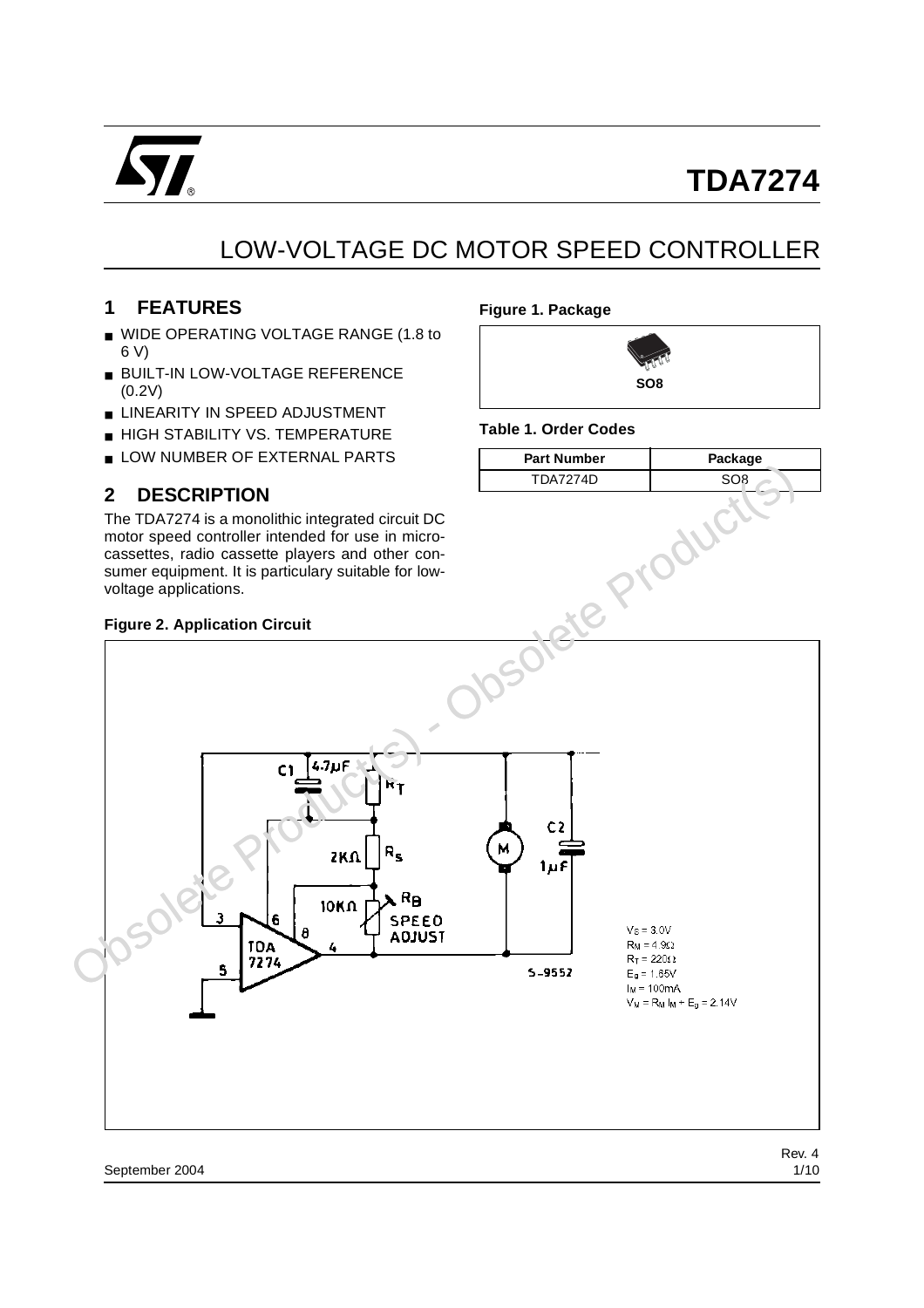# **TDA7274**

# **Figure 3.**



## **Table 2. Absolute Maximum Ratings**

| Symbol                                         | <b>Parameter</b>                 |     | Value        | Unit           |
|------------------------------------------------|----------------------------------|-----|--------------|----------------|
| Vs                                             | Supply Voltage                   | 6   |              |                |
| Iм                                             | <b>Motor Current</b>             | 700 | mA           |                |
| $P_{\text{tot}}$                               | Power Dissipation at Tamb = 25°C |     | 1.25         | W              |
|                                                | Table 3. Thermal Data            |     |              |                |
| $\mathbf{a}$ and $\mathbf{b}$ and $\mathbf{b}$ | <b>B</b> 4                       |     | $11 - 1 - 1$ | <b>Alberta</b> |

### **Table 3. Thermal Data**

| Symbol         | <b>Parameter</b>                    | Value | Unit |
|----------------|-------------------------------------|-------|------|
| $R_{th}$ i-amb | Thermal Resistance Junction-ambient | 100   | °C/W |

### **Figure 4. Schematic Diagram**

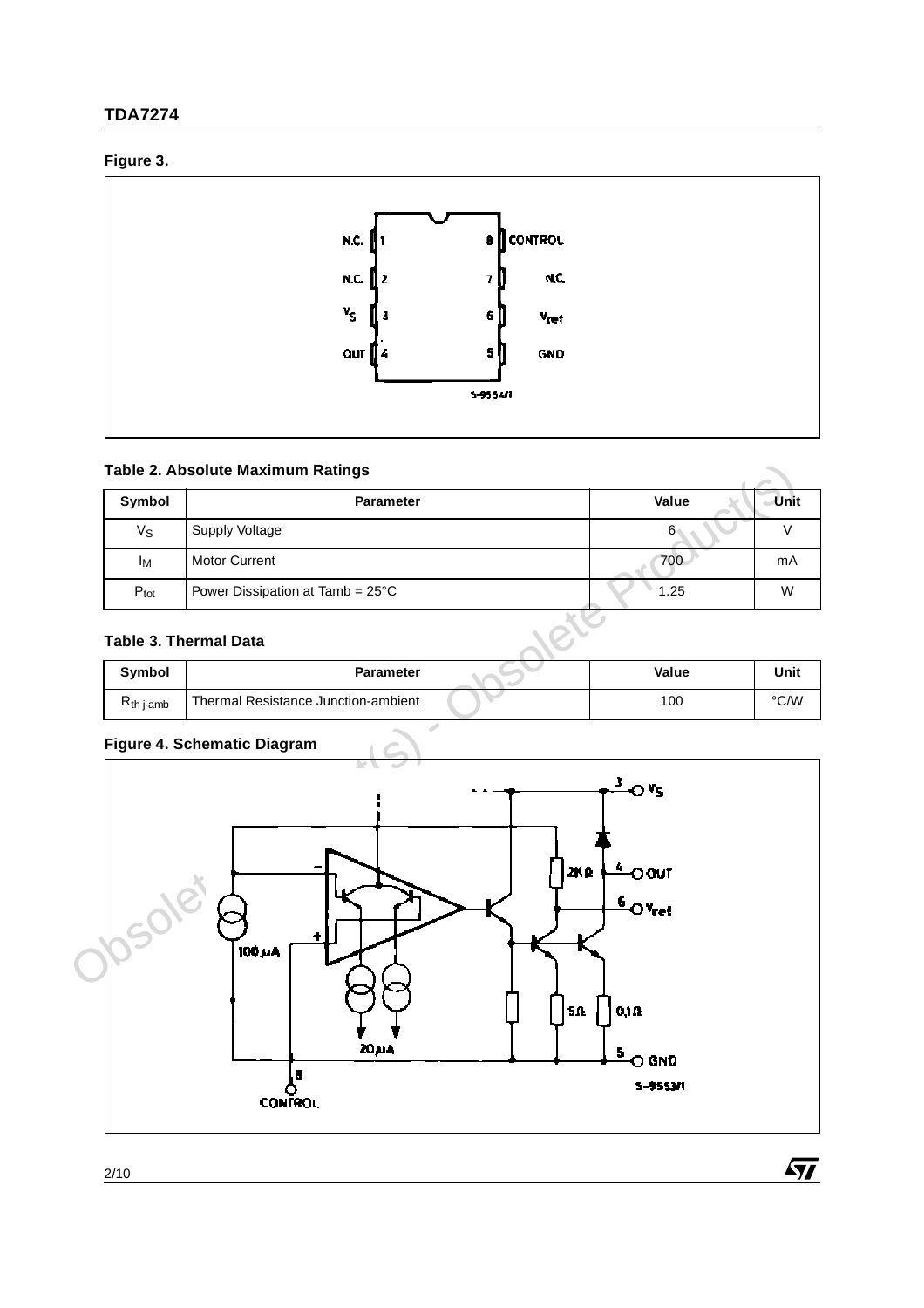| Symbol                                                                             | <b>Parameter</b>                                   | <b>Test Condition</b>                           | Min.    | Typ.    | Max. | Unit      |
|------------------------------------------------------------------------------------|----------------------------------------------------|-------------------------------------------------|---------|---------|------|-----------|
| $V_{\rm S}$                                                                        | Supply Voltage Range                               |                                                 | 1.8     |         | 6    | V         |
| $V_{ref}$                                                                          | Reference Voltage                                  | $I_M = 100mA$                                   | 0.18    | 0.20    | 0.22 | V         |
| $I_q$                                                                              | Quiescent Current                                  |                                                 |         | 2.4     | 6.0  | mA        |
| $I_d$ (Pin 6)                                                                      | Quiescent Current                                  |                                                 |         | 120     |      | μA        |
| Κ                                                                                  | Shunt Ratio                                        | $I_M = 100mA$                                   | 45      | 50      | 55   |           |
| Vsat                                                                               | <b>Residual Voltage</b>                            | $I_M = 100mA$                                   |         | 0.13    | 0.3  | V         |
| $\frac{\Delta \rm V_{ref}}{\rm V_{ref}}/\Delta \rm V_{S}$                          | Line Regulation                                    | $I_M$ = 100mA; $V_{S}$ = 1.8 to 6V              |         | 0.20    |      | $\% / V$  |
| $\frac{\Delta K}{k}/\Delta V_S$                                                    | Voltage Characteristic of Shut<br>Ratio            | $I_M$ = 100m; $V_{S}$ = 1.8 to 6V               |         | 0.80    |      | %N        |
| $\frac{\Delta \rm V_{ref}}{\Delta I_{\rm M}}$<br>$\overline{\mathsf{V}_{\sf ref}}$ | Load Regulation                                    | $I_M = 20$ to 200mA                             |         | 0.004   |      | % /mA     |
| $\frac{\Delta K}{k}/\Delta I_M$                                                    | <b>Current Characteristic of Shut</b><br>Ratio     | $I_M = 20$ to 200mA                             |         | $-0.03$ |      | $%$ /mA   |
| $\frac{\Delta \rm V_{ref}}{\rm V_{ref}}/\Delta \rm T_{amb}$                        | Temperature Characteristic of<br>Reference Voltage | $I_M = 100mA$                                   |         | 0.04    |      | $\% / C$  |
| $\frac{\Delta K}{K}/\Delta T$ <sub>amb</sub>                                       | Temperature Characteristic of<br>Shut Ratio        | $I_M$ = 100mA;<br>Tamb = $20$ to $60^{\circ}$ C |         | 0.02    |      | $%$ / $C$ |
| <b>Figure 5. Test Circuit</b>                                                      | 4.7                                                | 100<br>A                                        | $O + K$ |         |      |           |
| FOlet                                                                              |                                                    | Z<br>Ka<br>10 K.D.                              | ÌμF     |         |      |           |

Table 4. Electrical Characteristcs (Refer to test circuit,  $V_S = 3V$ , T<sub>amb</sub> = 25°C unless otherwise **specified)** 

# **Figure 5. Test Circuit**



3/10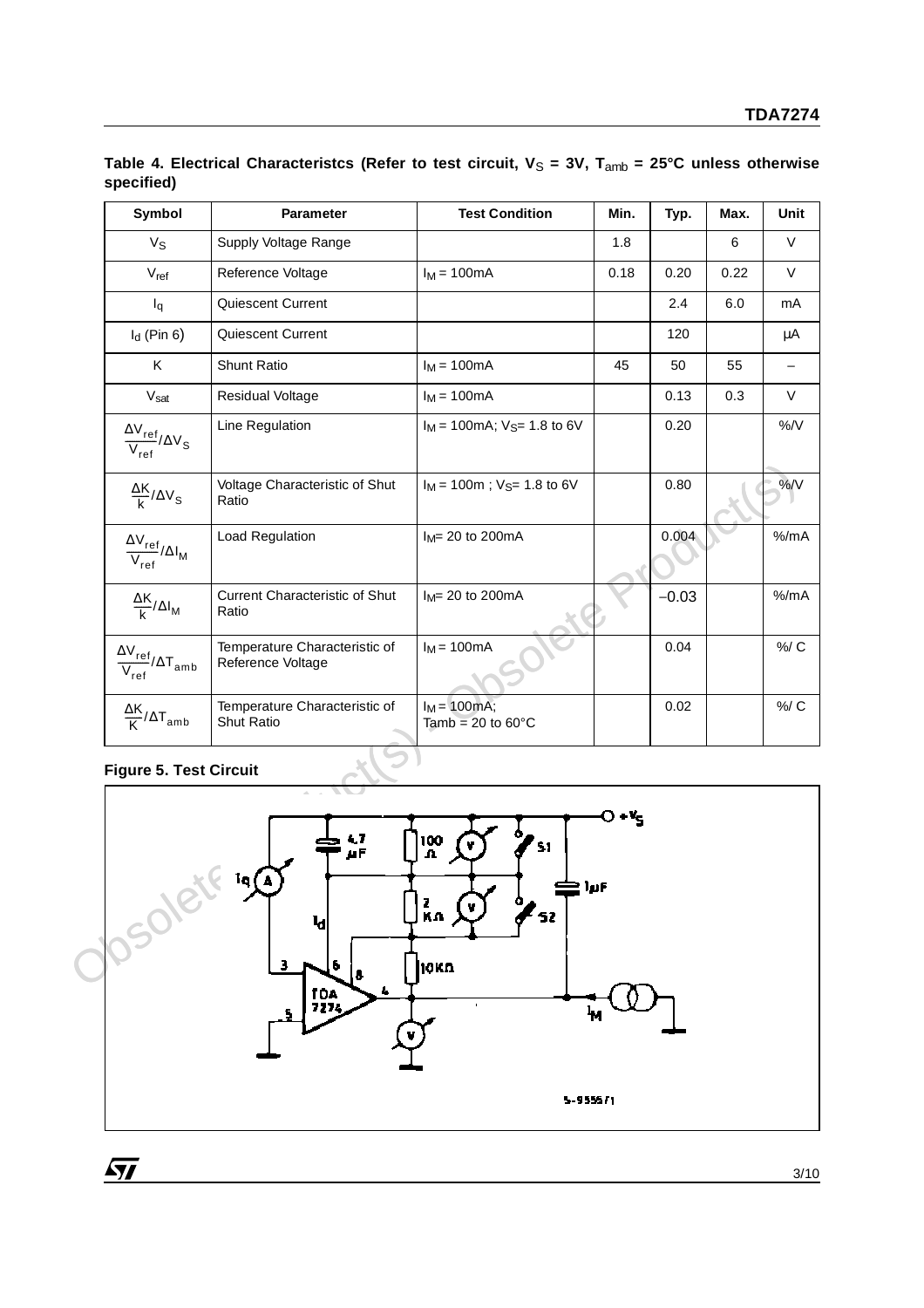**Figure 6. Quiescent Current vs. Supply Voltage.**







**Figure 8. Shunt Ratio vs. Supply Voltage.**



**Figure 9. Reference Voltage vs. Load Current.**





**Figure 11. Minimum Supply Voltage (typical) vs. Load Current.**



AV/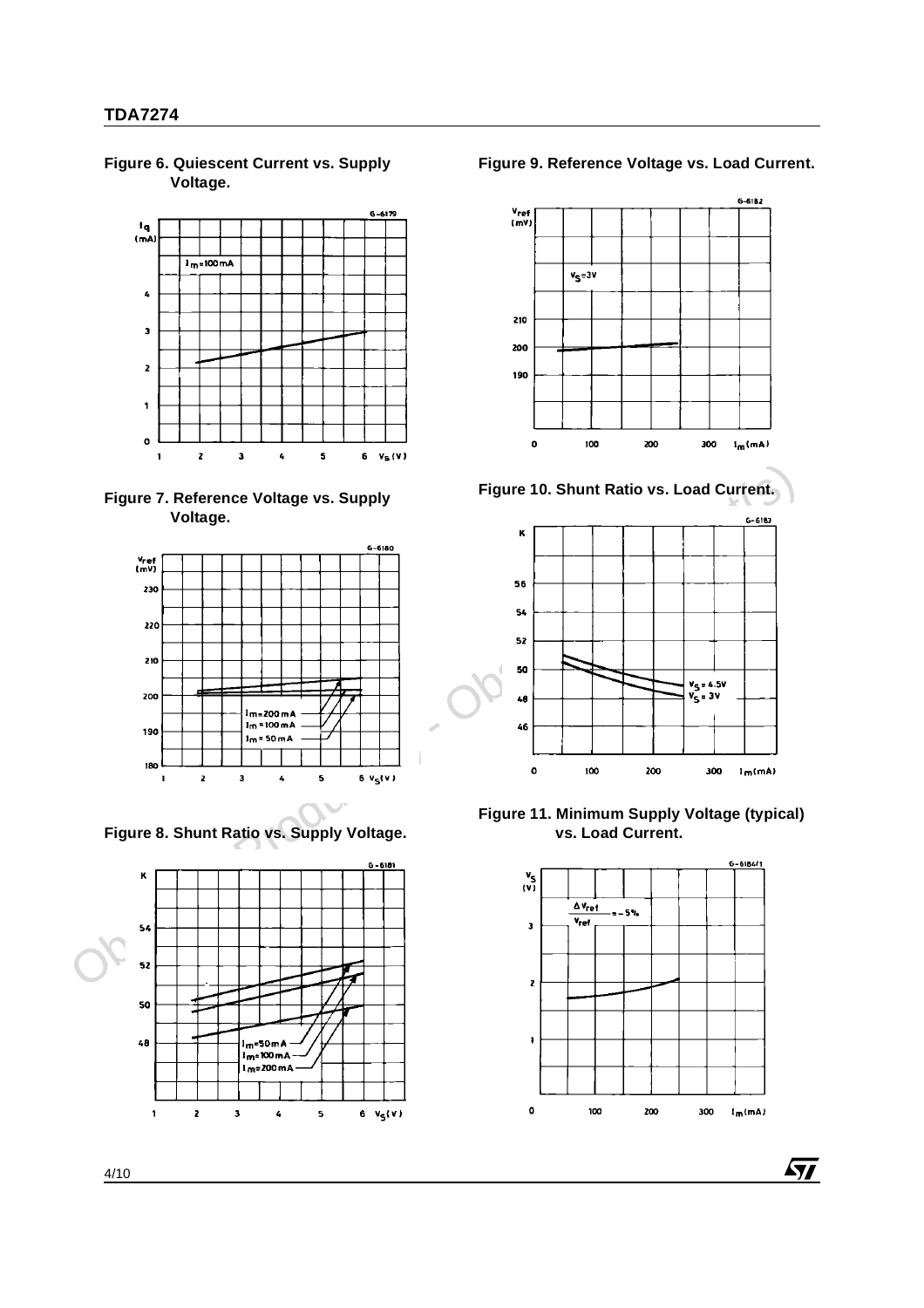**Figure 12. Saturation Voltage vs. Load Current.**



**Figure 13. Quiescent Current vs. Ambient Temperature.**







97

**Figure 15. Application Circuit**







**Figure 17. Speed Variations vs. Supply Voltage.**

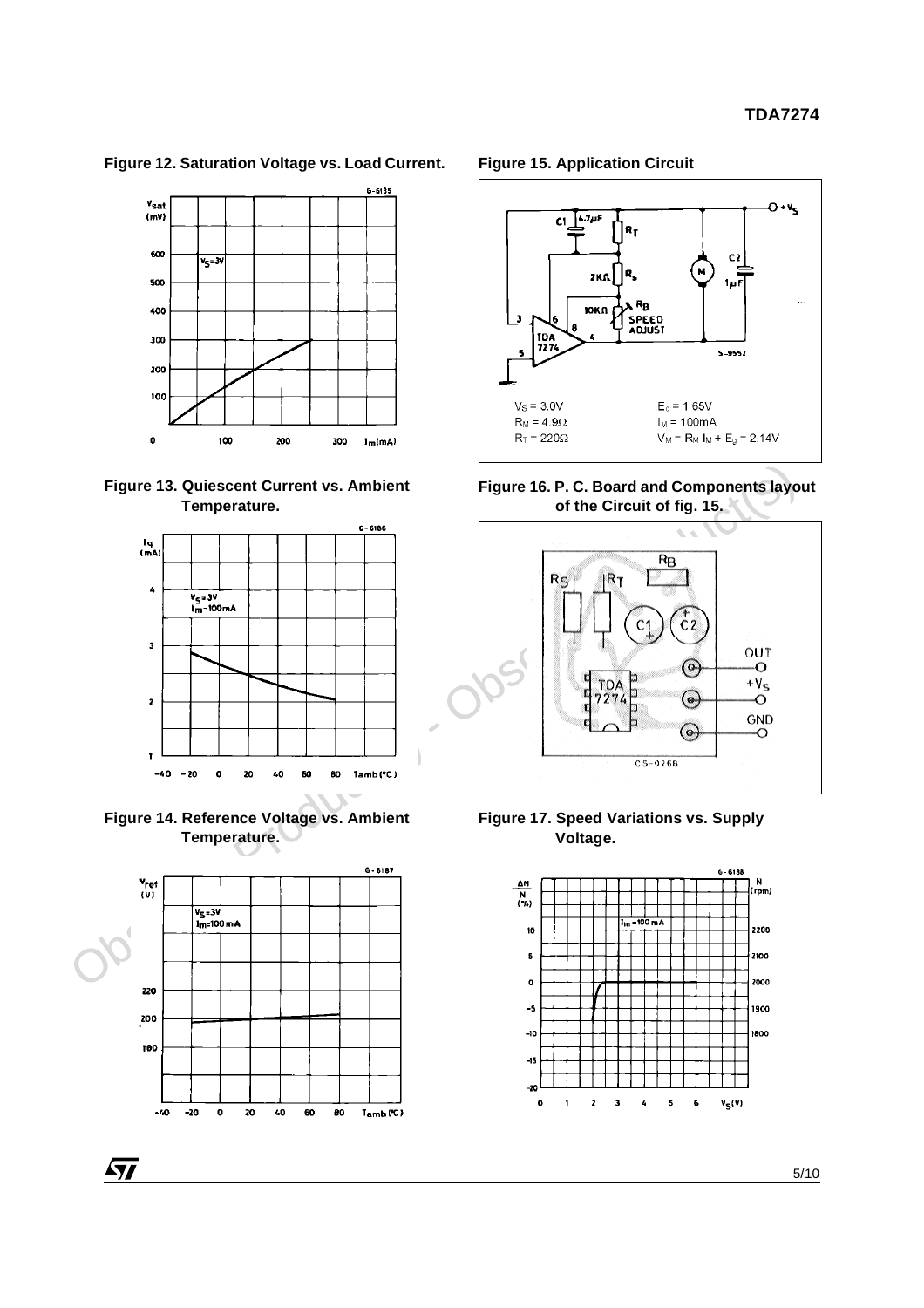$\frac{\Delta N}{N}$  (%)

10

#### **Figure 18. Speed Variations vs. Motor Current. Figure 19. Speed Variations vs. Ambient**

 $6 - 6189$ 

 $\frac{N}{rpm}$ 

2200



$$
E_g = R_T I_d + I_M \left( \frac{R_T}{K} - R_M \right) + V_{ref} \left[ 1 + \frac{R_S}{R_S} + \frac{R_T}{R_S} \left( 1 + \frac{1}{K} \right) \right]
$$

 $R<sub>S</sub>$  has to be adjusted so that the applied voltage  $V<sub>M</sub>$  is suitable for a given motor, the speed is then linearly adjustable varing  $R_B$ .

The value of  $R_T$  is calculated so that  $R_T$  (max.) <  $K$ (min.)  $\cdot$ .  $R_M$  (min.) If  $R_T$  (max.) >  $K \cdot R_M$ , instability may occur. The values of C<sub>1</sub> (4.7 µF typ.) and C<sub>2</sub> (1 <sub>m</sub>F typ.) depend on the type of motor used. C<sub>1</sub> adjusts WOW and flutter of the system.  $C_2$  suppresses motor spikes.

**Temperature.**



**Ayy**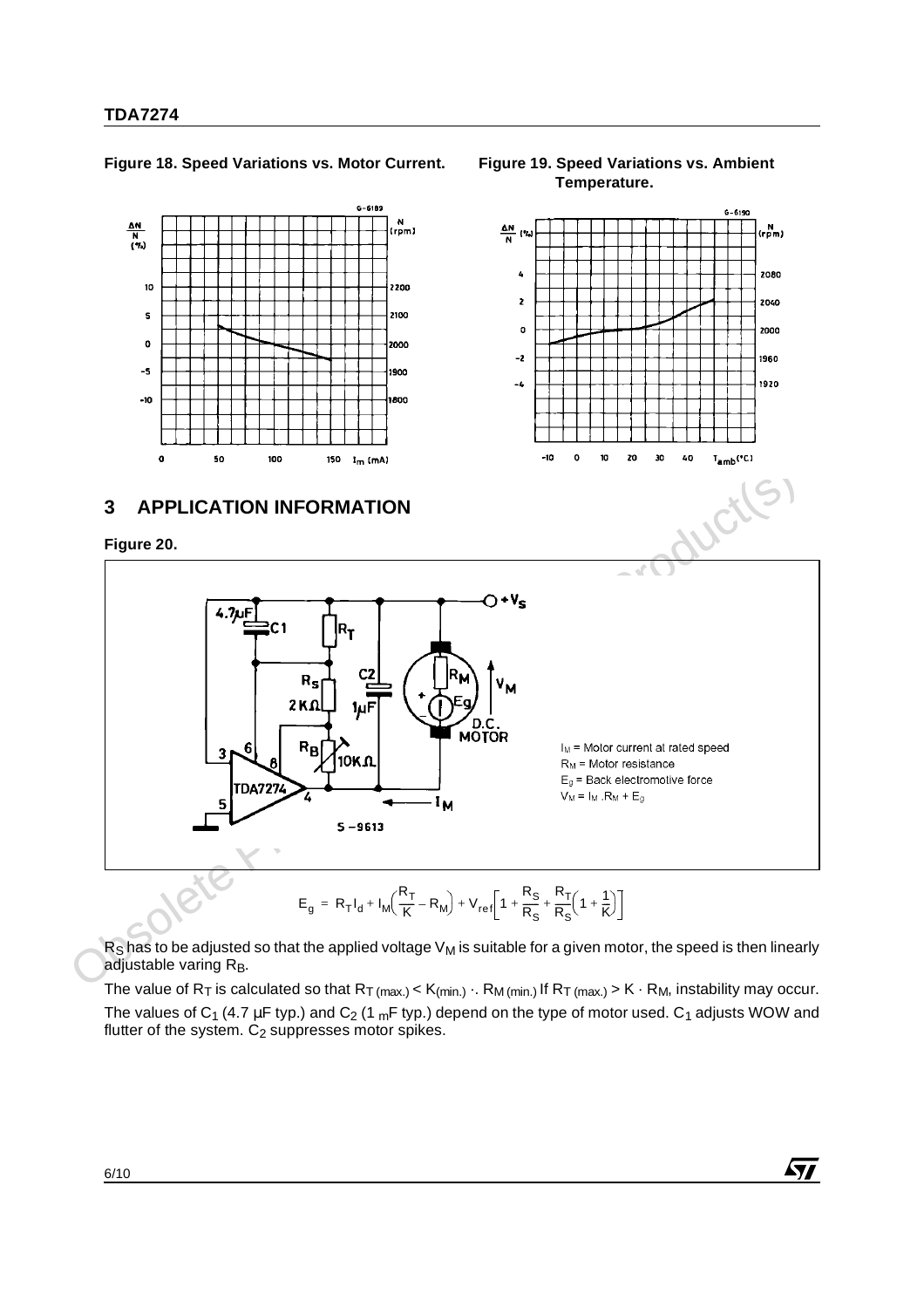

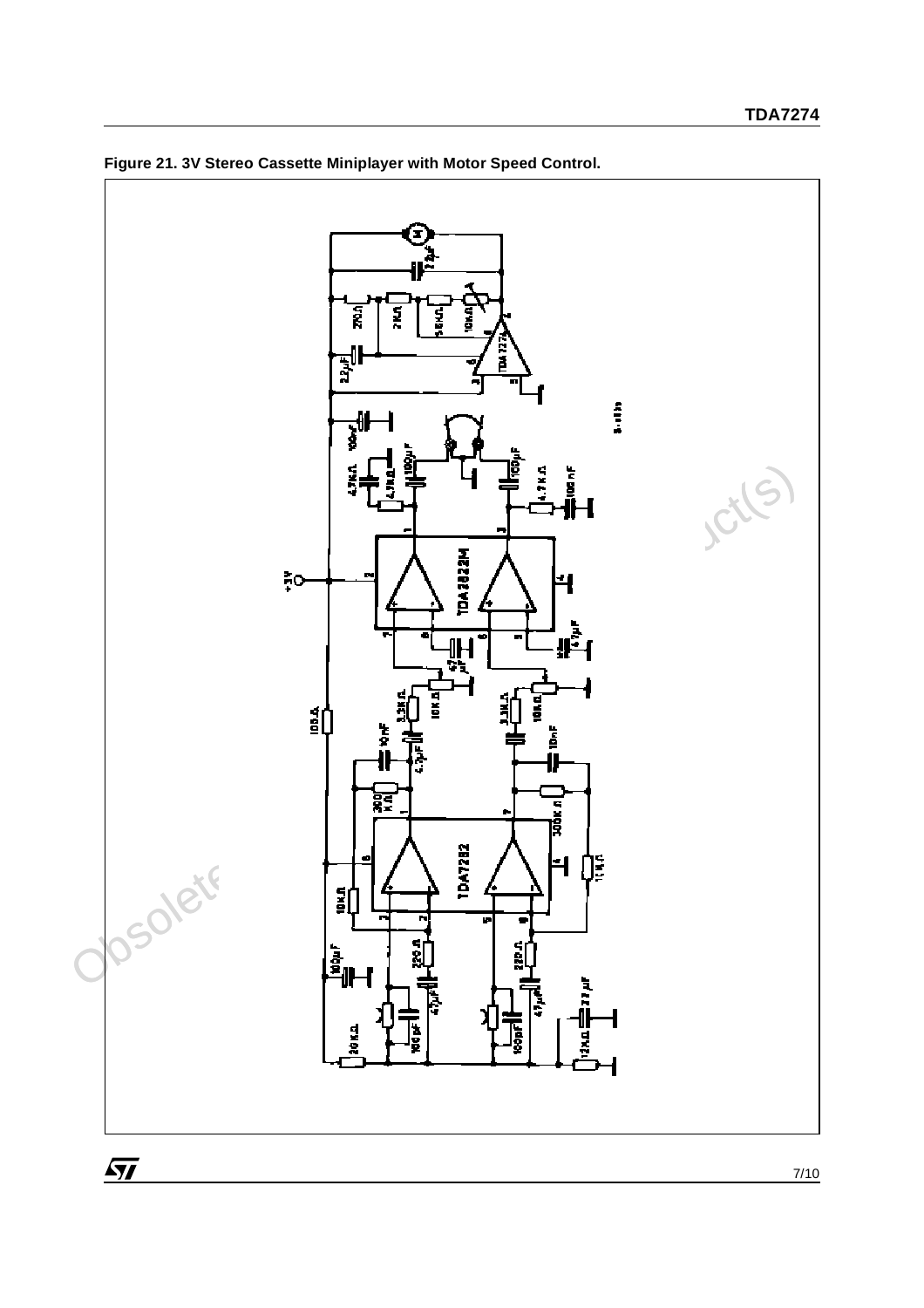| DIM.                                                                                                                                                                                       |                         | mm   |      |       | inch  |       |
|--------------------------------------------------------------------------------------------------------------------------------------------------------------------------------------------|-------------------------|------|------|-------|-------|-------|
|                                                                                                                                                                                            | MIN.                    | TYP. | MAX. | MIN.  | TYP.  | MAX.  |
| A                                                                                                                                                                                          | 1.35                    |      | 1.75 | 0.053 |       | 0.069 |
| A <sub>1</sub>                                                                                                                                                                             | 0.10                    |      | 0.25 | 0.004 |       | 0.010 |
| A <sub>2</sub>                                                                                                                                                                             | 1.10                    |      | 1.65 | 0.043 |       | 0.065 |
| B                                                                                                                                                                                          | 0.33                    |      | 0.51 | 0.013 |       | 0.020 |
| C                                                                                                                                                                                          | 0.19                    |      | 0.25 | 0.007 |       | 0.010 |
| $D^{(1)}$                                                                                                                                                                                  | 4.80                    |      | 5.00 | 0.189 |       | 0.197 |
| E                                                                                                                                                                                          | 3.80                    |      | 4.00 | 0.15  |       | 0.157 |
| e                                                                                                                                                                                          |                         | 1.27 |      |       | 0.050 |       |
| н                                                                                                                                                                                          | 5.80                    |      | 6.20 | 0.228 |       | 0.244 |
| h                                                                                                                                                                                          | 0.25                    |      | 0.50 | 0.010 |       | 0.020 |
| L                                                                                                                                                                                          | 0.40                    |      | 1.27 | 0.016 |       | 0.050 |
| k                                                                                                                                                                                          | (min.), 8° (max.)<br>0° |      |      |       |       |       |
| ddd                                                                                                                                                                                        |                         |      | 0.10 |       |       | 0.004 |
| (1) Dimensions D does not include mold flash, protru-<br>Note:<br>sions or gate burrs.<br>Mold flash, potrusions or gate burrs shall not exceed<br>0.15mm (.006inch) in total (both side). |                         |      |      |       |       |       |











0016023 C

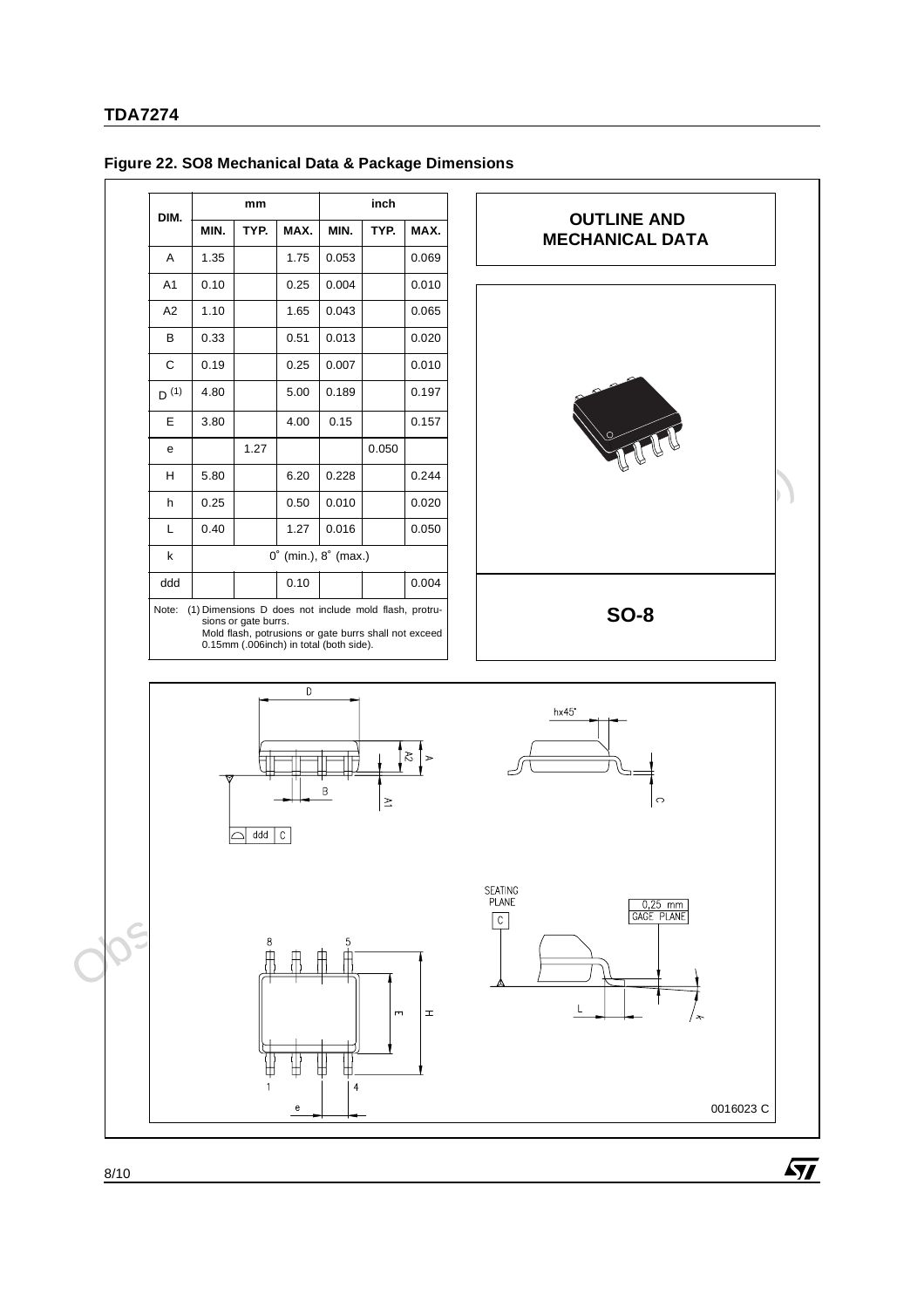#### **Table 5. Revision History**

| <b>Date</b>    | <b>Revision</b> | <b>Description of Changes</b> |
|----------------|-----------------|-------------------------------|
| September 2003 |                 | <b>First Issue EDOCS</b>      |
| September 2004 |                 | Stylesheet update             |

Obsolete Product(s) - Obsolete Product(s)